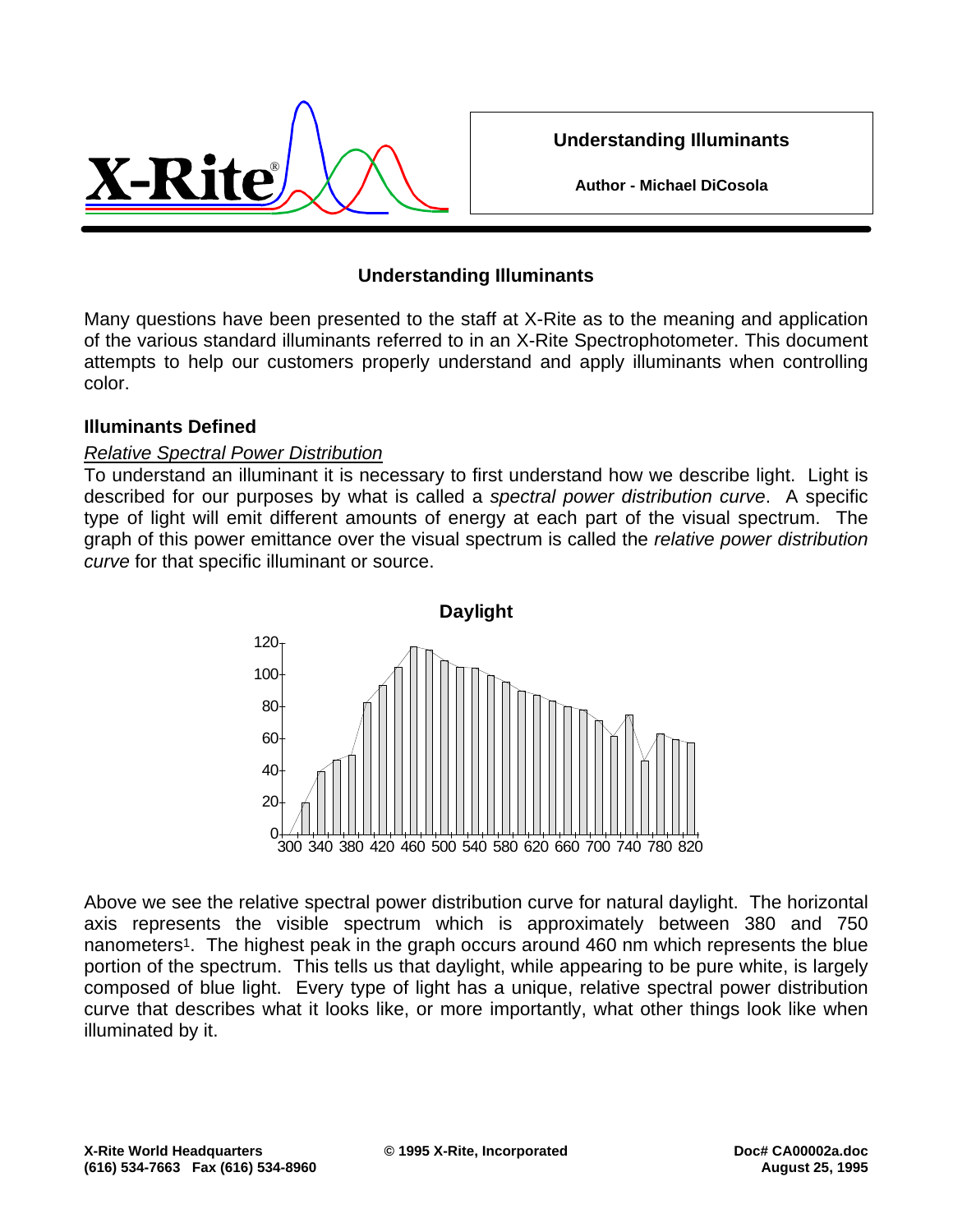#### *Illuminant vs. Source*

Also important to understanding illuminants is the difference between an illuminant and a source. As described by Billmeyer and Saltzman, a source is an actual physical light, something that can actually be turned on to illuminate something. An illuminant however, is a light that has been defined by a spectral power distribution, but may not actually exist. For example, the light in your living room is a source. It can be turned on and off, and through experimentation, its spectral power distribution can be determined. However, if we take a blank spectral power distribution graph and draw a squiggly line across it, we have defined an illuminant. This light we have defined may not exist, but we can use its curve to test numerically how a certain color would look when viewed under it.

#### *Color Rendering Index*

A color rendering index (CRI) is a method by which sources are described. A CRI is a scale from 1 to 100 which rates a source by comparing color appearance viewed under the source to color appearance viewed under a standard illuminant; such as D65. A CRI value of 100 means the source is identical to the standard illuminant. Using the CRI as a guide, one can choose a light source based on that light source's ability to accurately display color as compared to a standard illuminant. For example, a common light source for office space may have a CRI in the 60's, but in areas where color appearance is very critical, a light source with a CRI in the 90's would be more appropriate.

So an illuminant is basically a definition used to determine how the appearance of a color will be changed under a specific type of lighting. D65 illustrated above is an illuminant representing daylight. There is no actual light source that exactly matches the theoretical illuminant (though many sources come close). This illuminant is applied to color measurements that attempt to represent what a color would look like when viewed under daylight or some approximate light source.

#### **How Illuminants Effect Color**

So how does this concern someone measuring color? Many colors undergo a common color phenomenon called metamerism when viewed under different light sources. Two colors may appear to match under one source but appear completely different under another source. This can be a potentially big problem if the color of your product changes when it hits the showroom floor. Let's take an extreme example. If your product was to be used in a red light dark room environment and the box was printed in blue, green and black, the box would appear solid black in the dark room. The pigments of the ink used to print blue, green, and black, all absorb the red portion of the spectrum. If your illuminant only emits light in the red portion of the spectrum, all the light will be absorbed and the whole box will appear black.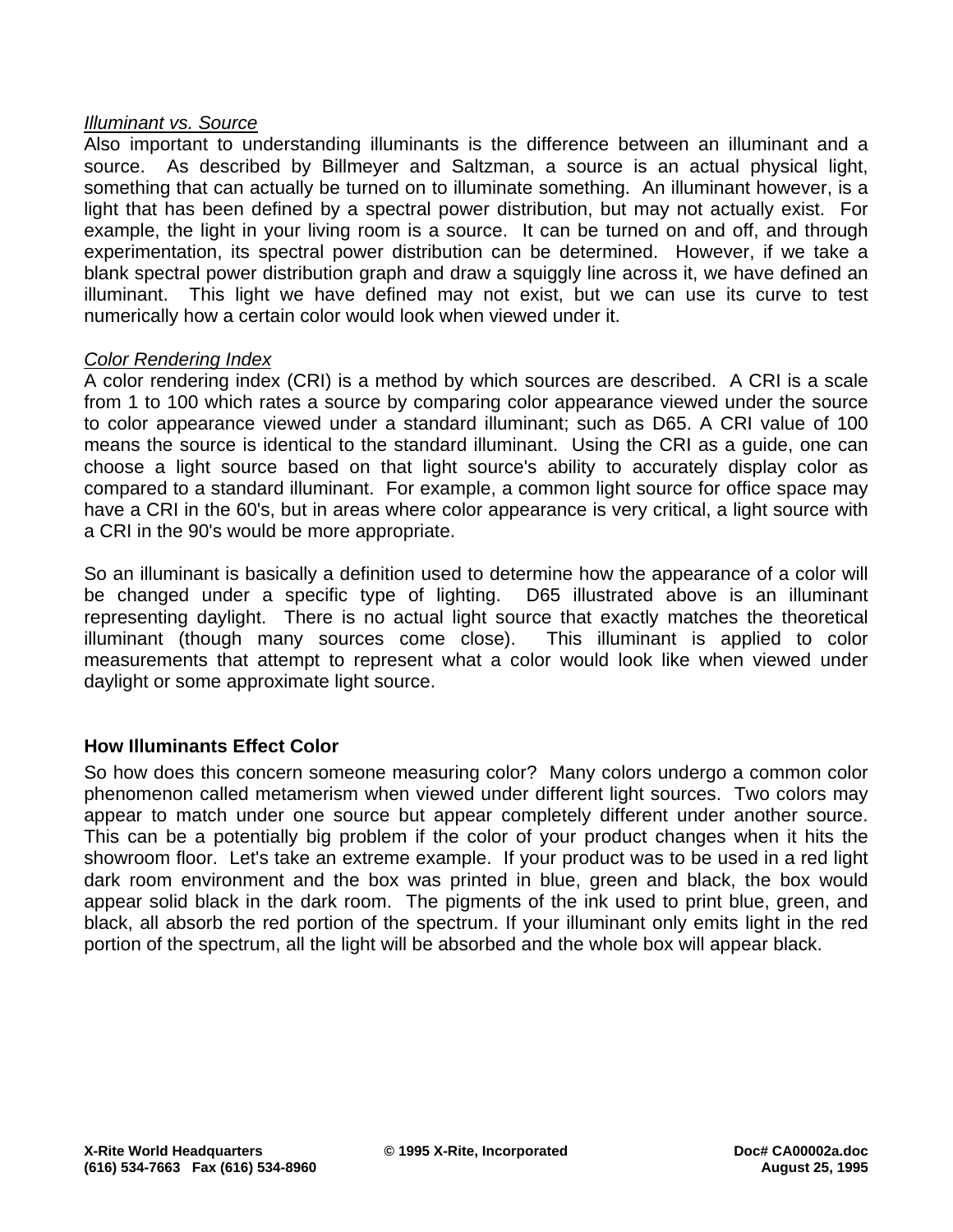The following example combines the reflectance curves of two sample colors with the spectral power distribution curves of a daylight and an incandescent illuminant. These two color samples are metameric to one another.



**Daylight vs Incandescent**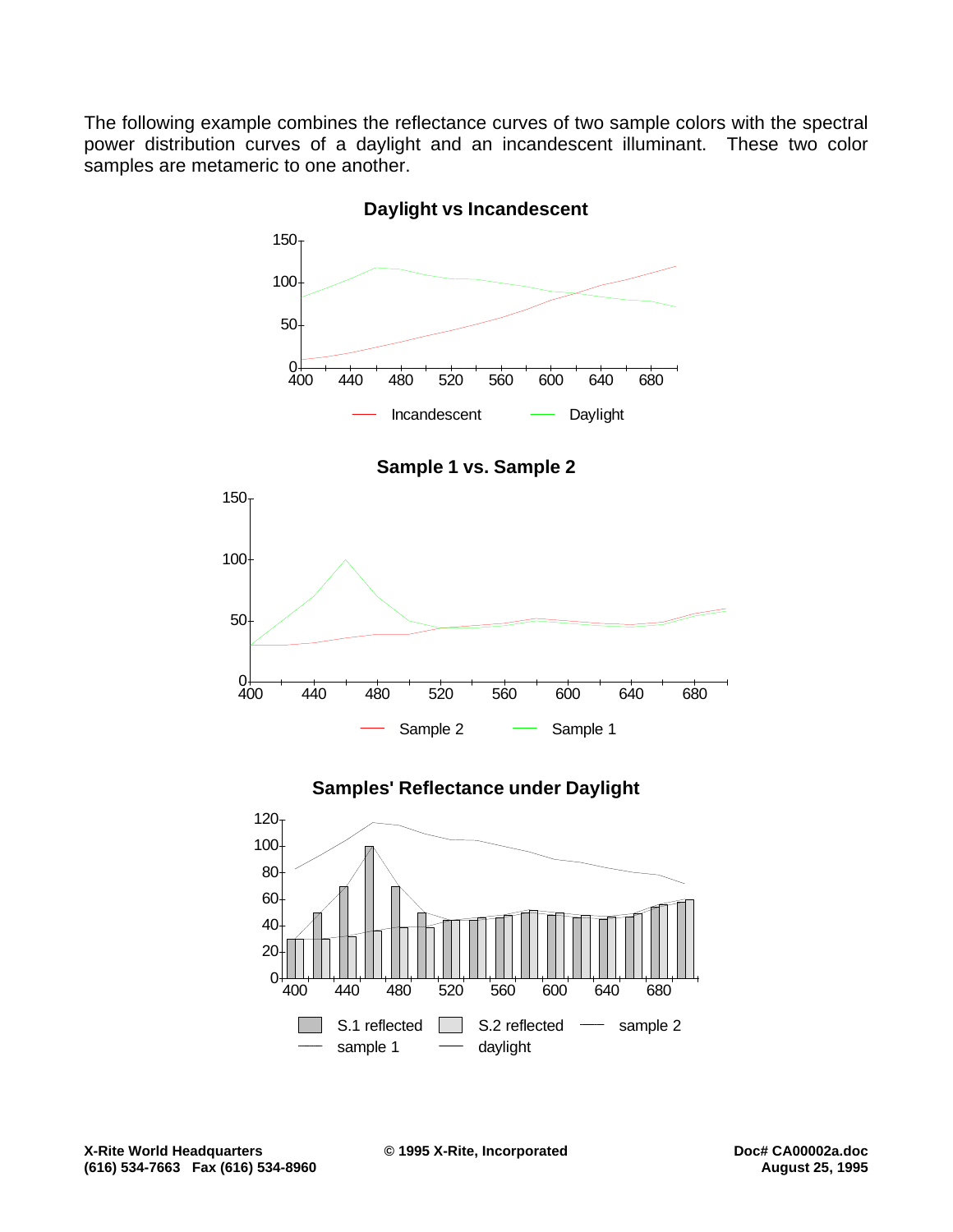

The two colors appear identical to the observer when viewed under the incandescent illuminant, but Sample 1 appears very blue compared to Sample 2 under the daylight illuminant. The two colors are spectrally identical from 520 to 700 nm, so they always reflect the same amount of light in the green and red portion of the spectrum. However, the two samples are very different in the 400 to 520 nm or blue range of the spectrum. While Sample 1 has the ability to reflect three times the amount of blue light as Sample 2, the incandescent light source has very little blue light available to reflect. Both samples only reflect a small amount of blue light and the colors appear the same. However, the daylight illumination has an abundance of light available in the blue spectral range. Under the daylight illuminant, Sample 1 reflects much more blue light than Sample 2 and therefore appears more blue than Sample 2. It is easy to see why choosing the proper illuminant can be critical to achieving quality color results in your product.

## **Choosing an Illuminant**

So how does one use this information to choose a standard illuminant when measuring color with a spectrophotometer? The answer is actually very simple. Choose the illuminant closest to where you make your money. In other words, choose a standard illuminant that best represents the source that will light your product where it is sold. If your product is displayed outdoors, choose a few of the daylight illuminants to represent sunlight at different times of the day. If you sell your product at a department store, choose a representative fluorescent illuminant. The best way to determine what illuminant to use is to find out exactly what source your product will be exposed to at the point of sale. If you can find out the exact brand and type of bulb that will be used at the point of purchase, you can then obtain the spectral power distribution curves of that source from the bulb manufacturer. Now simply pick an illuminant whose spectral power curve most closely resembles the spectral power curve of the source. For example; if the lighting used in one particular store that sells my product is  $GE^{\circledast}$  Cool White fluorescent, the first step would be to obtain the spectral power distribution curves from General Electric. Next we would look at the spectral power distributions of the available standard illuminants.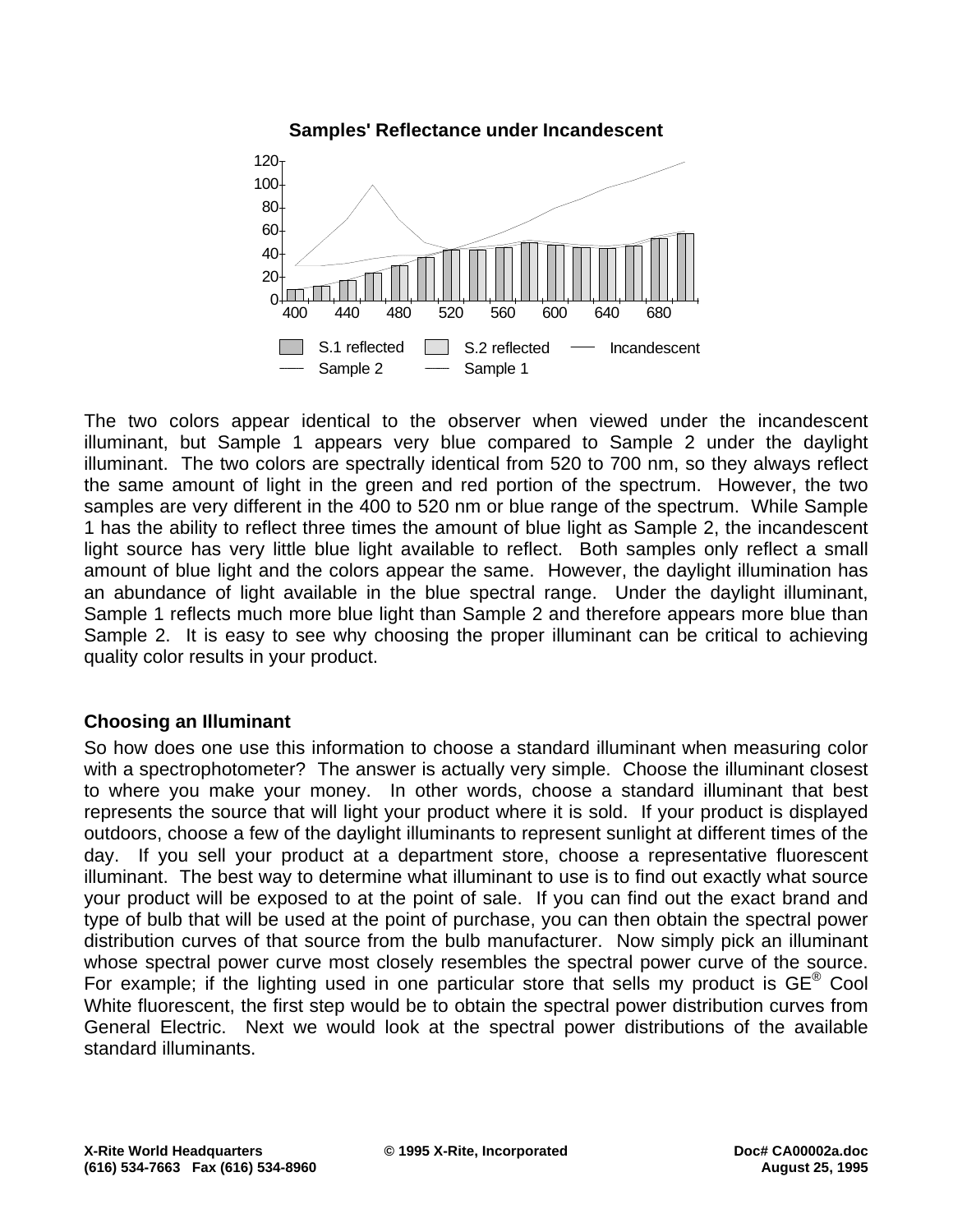

The F2 standard illuminant was based on the cool white variety of fluorescent bulbs available on the market. Comparing the two relative spectral power curves, we see that the GE<sup>®</sup> Cool White source is not an exact match to the F2 standard illuminant, but measuring under the F2 illuminant will give a good approximation of the results under the GE bulb. This illuminant would be an adequate choice for making your color measurements.

This solution however, is not always applicable to all situations. Not every bulb manufacturer makes spectral power data easily obtainable, and certain products are displayed under an infinite amount of light sources. In this situation we must look to the product first. The problem of metamerism is most common when a product is constructed of different materials, such as the plastic, cloth and metal in an office chair. If we insure that the different dyes and pigments are not metameric to each other, we have won most of the battle. Because we know the product will appear as one single color in all lighting conditions, we can now choose any standard to take our color measurements. As long as we use this same illuminant when measuring the color of our product, we will ensure color consistency.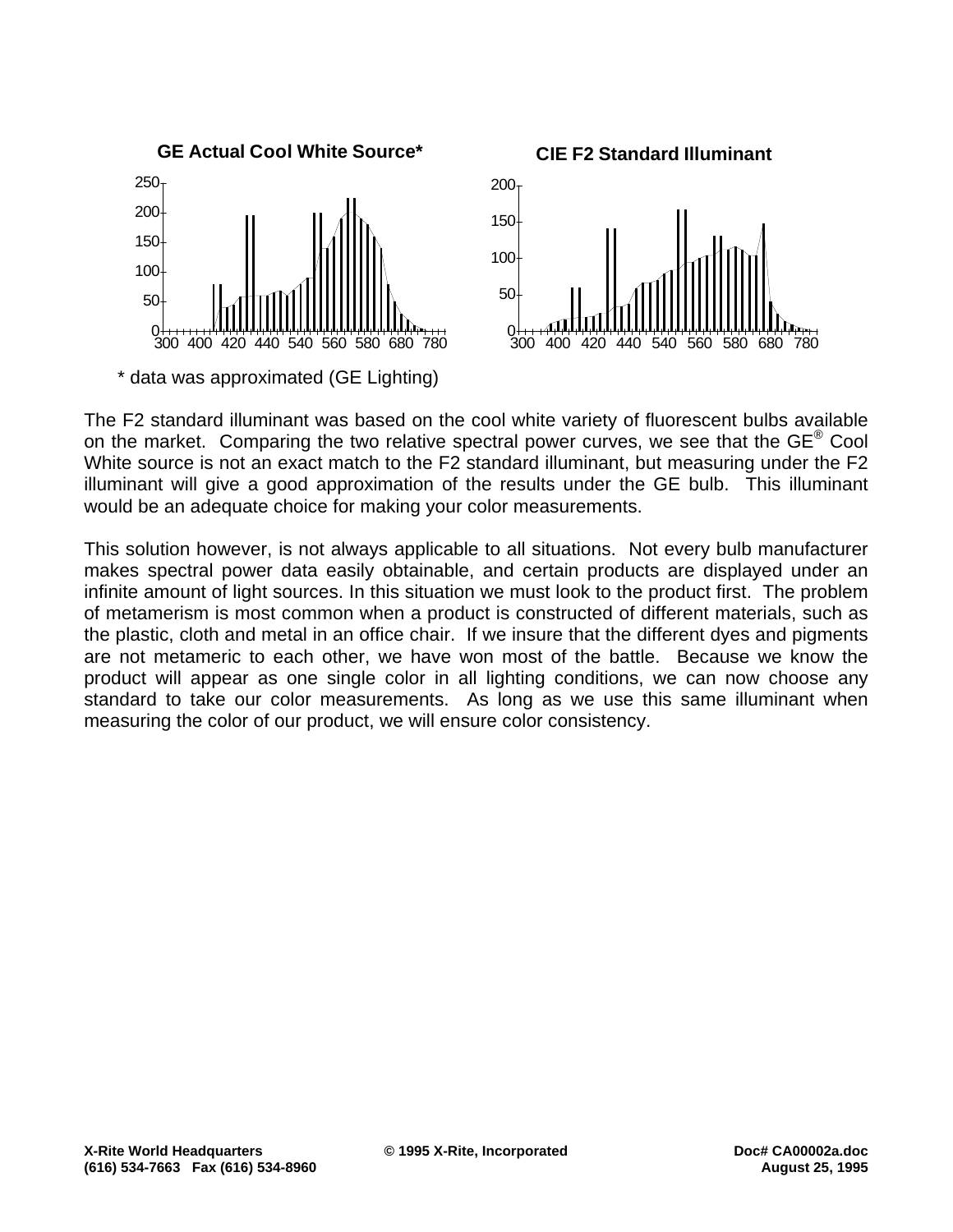# Appendix

This appendix displays the relative spectral power distributions for standard illuminants A, C, D50, D65, F2, F7, and F11. All data was normalized to a relative power of 100 at 560 nanometers. Data was obtained and cross-referenced from multiple sources specifying CIE standard illuminant data. Some data points were approximated or interpolated.



The CIE standard illuminant A was first recommended in 1931 to represent incandescent light sources with an approximate color temperature of 2856 degrees Kelvin.



CIE standard illuminant C was recommended in 1931 to represent average daylight with a color temperature of 6774 degrees Kelvin.

**X-Rite World Headquarters © 1995 X-Rite, Incorporated Doc# CA00002a.doc (616) 534-7663 Fax (616) 534-8960 August 25, 1995**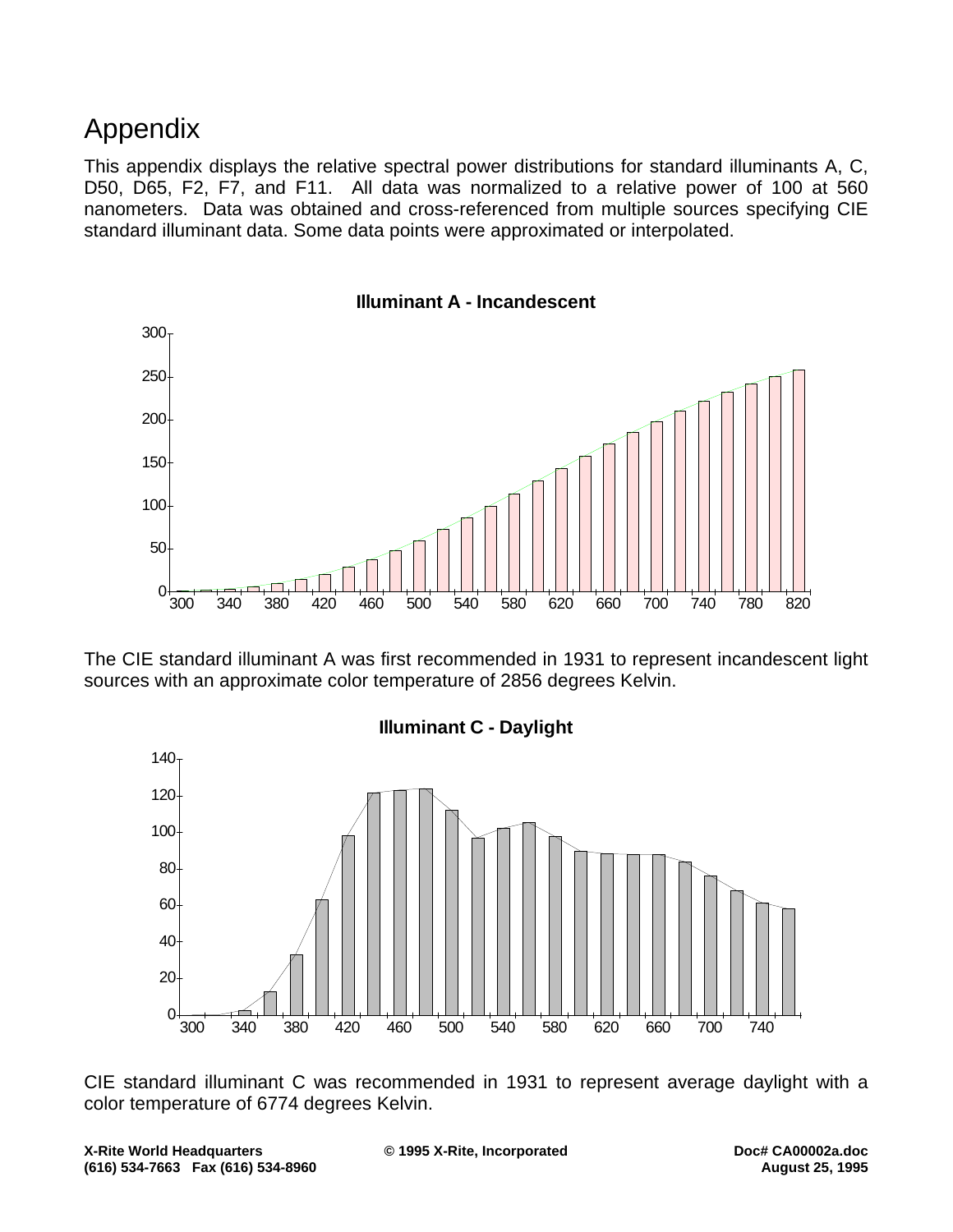

CIE standard illuminant D50 is correlated color temperature D illuminant which is calculated from the standard illuminant D65. This standard illuminant represents Daylight at 5000 degrees Kelvin and is the ANSI standard illuminant used in the graphic arts industry.



**Illuminant D65**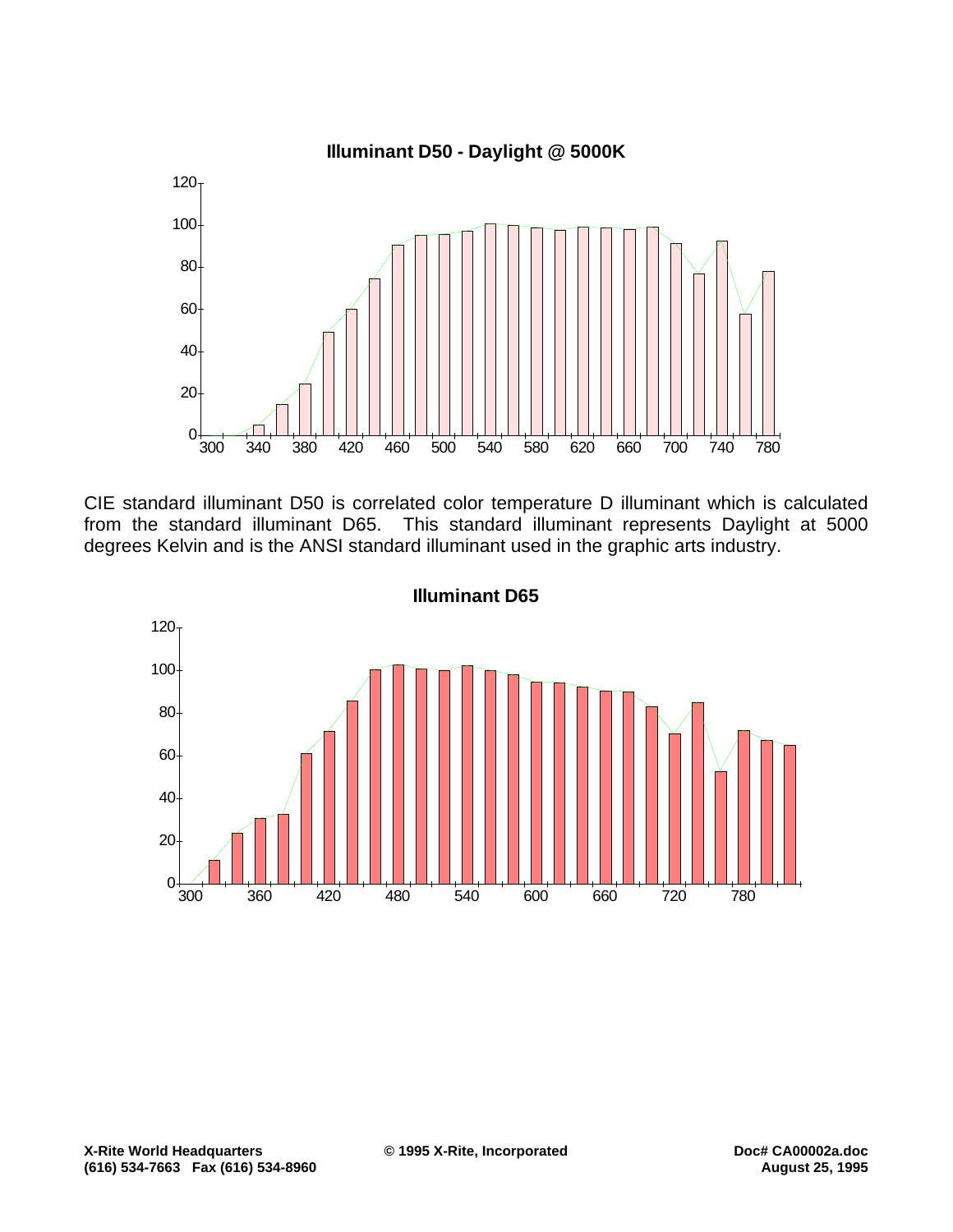The CIE standard illuminant D65 represents daylight at approximately 6500 degrees Kelvin. This standard and the method for calculating different correlating color temperatures was introduced in 1964.



The CIE standard illuminant F2 represents the typical cool white fluorescent source. The spikes which protrude above the continuous graph in the fluorescent illuminants represent the power measurements at the principle mercury emission lines.



**Illuminant F7 - Broad Band Daylight**

**X-Rite World Headquarters © 1995 X-Rite, Incorporated Doc# CA00002a.doc (616) 534-7663 Fax (616) 534-8960 August 25, 1995**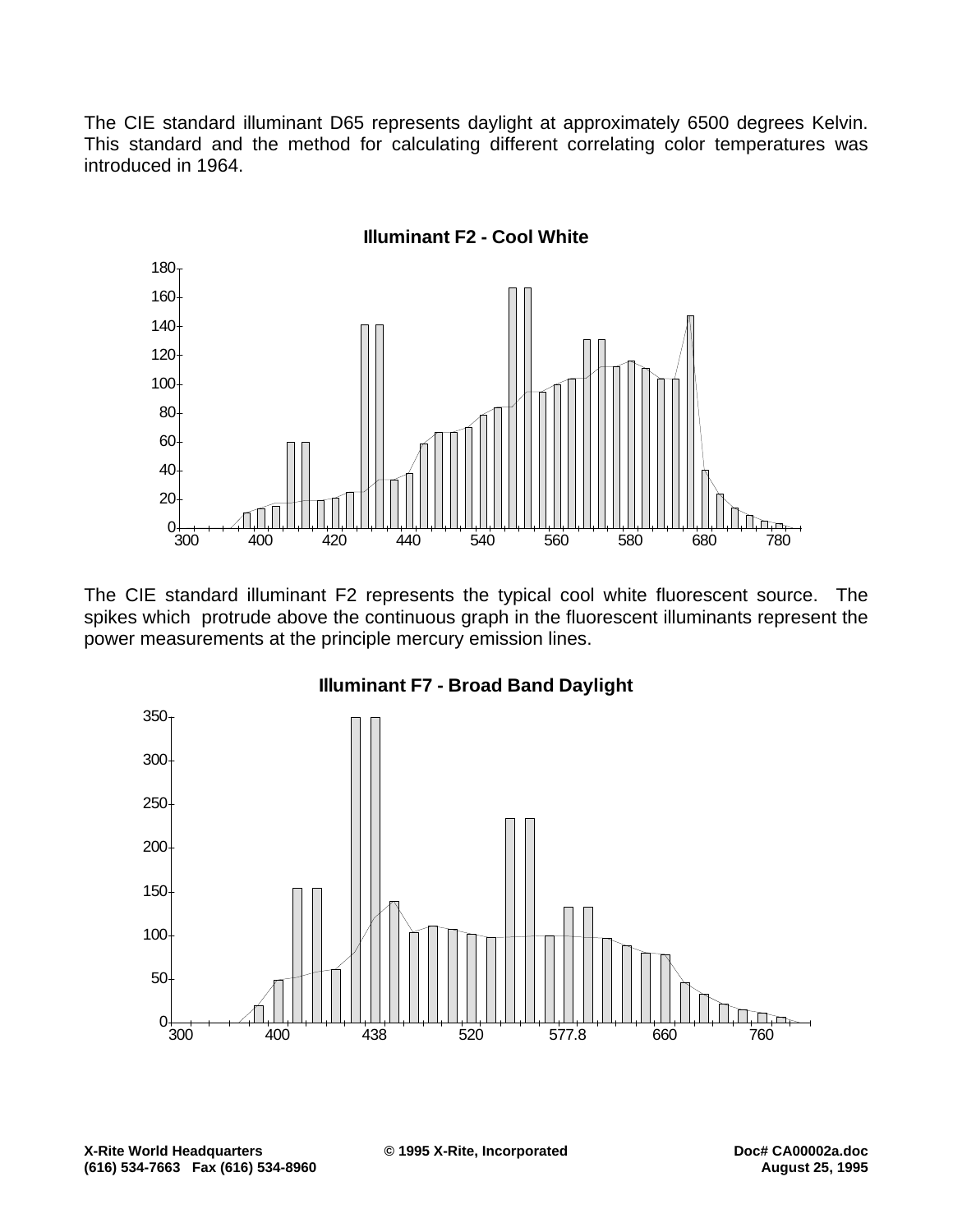The CIE standard Illuminant F7 represents a broad band daylight fluorescent source. Examples of this type of source are the GE® and Philips® Daylight fluorescent sources.



The CIE standard illuminant F11 represents a narrow band white fluorescent source. Note the spikes at approximately 430 nm and 550 nm peak at approximate power values of 1200 and 2500 respectively. Sources similar to this illuminant are the Philips<sup>®</sup> F40AX41 and TL841, as well as the GE<sup>®</sup> SPX41.

**X-Rite World Headquarters © 1995 X-Rite, Incorporated Doc# CA00002a.doc (616) 534-7663 Fax (616) 534-8960 August 25, 1995**